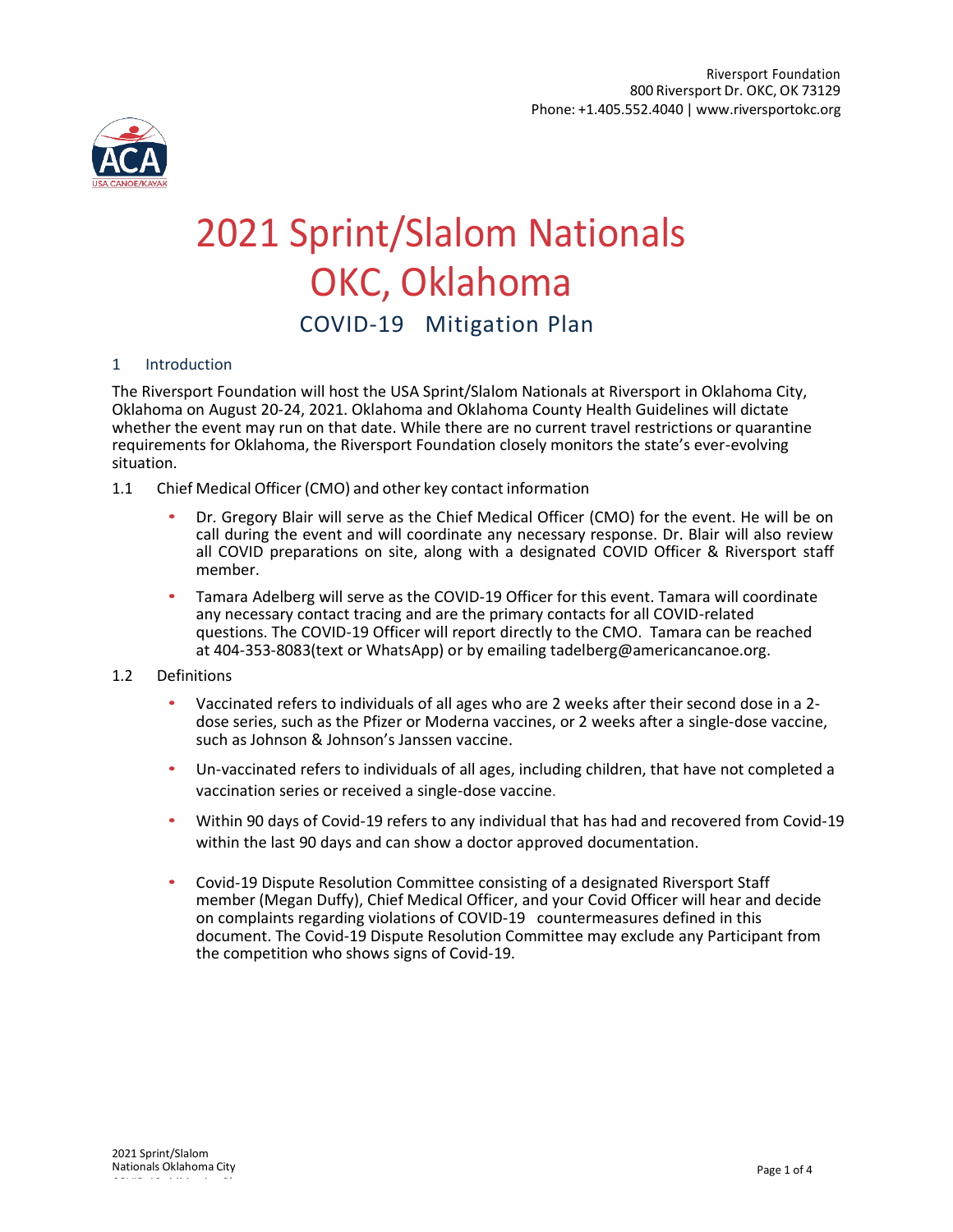# 2 General Measures

- 2.1 Symptom Survey (All Participants)
	- Before arrival at the event venue, All Participants will be required to complete daily wellness (symptom) survey at [https://www.americancanoe.org/general/custom.asp?page=COVID\\_Training\\_Competitio](https://www.americancanoe.org/general/custom.asp?page=COVID_Training_Competition_Assessment) [n\\_Assessment](https://www.americancanoe.org/general/custom.asp?page=COVID_Training_Competition_Assessment)
		- You should plan to bring a thermometer with you and check your temperature daily before completing your daily wellness survey.
		- \*Failure to complete the wellness survey may result in disqualification from the event.
	- Vaccinated Participants are not excluded from surveillance testing and are subject to the same testing & social distancing guidelines as all other participants.
- 2.2.1 All cost associated with any COVID-19 testing are responsibility of the Participant.
- 2.2.2 Pre-travel testing
	- All non-vaccinated Participants arriving at the competition venue on August 17, 2021, or later must submit a negative PCR COVID-19 test\* obtained not longer than 72 hours before arrival in Oklahoma City. \*Can be a PCR-RT (Abbot ID Now- Rapid Test).
		- The submission portal for this test can be found at <https://www.americancanoe.org/page/COVIDTestUpload> and will be available on the ACA website the week of August 9, 2021.
	- Anyone testing positive shall NOT travel to the event.
	- If you have tested positive for COVID- 19 in the last 90 days, please contact Tamara Adelberg (tadelberg@americancanoe.org), American Canoe Association (ACA), for clearance, and see below:
		- All Participants who have tested Positive for COVID-19 since May 18, 2021, do not need to be tested unless they are currently experiencing signs or symptoms of COVID-19 , in which case they will need to complete the standard pre-travel and preevent tests. Participants must upload a copy of their past Covid-19 test result with your name and date t[o https://www.americancanoe.org/page/COVIDTestUpload](https://www.americancanoe.org/page/COVIDTestUpload)
	- Non-vaccinated and Covid-19 non-recovered Participants who reside in the community (Oklahoma) should get a COVID-19 test on August 18, i.e., within 72 hours race day.

# Venue Access(All Participants)

- 2.3 Facemask requirement
- 2.3.1 The Riversport Foundation will defer to the current CDC guidance on facemasks at the time of the event.
	- All participants should come prepared with their own personal PPE.
		- Update: All Participants- Due to the uprise in COVID 'Delta Variant' cases please come prepared to wear masks while at venue should it be required.
	- If you are un-vaccinated the CDC recommends wearing a mask at all times to protect yourself from COVID-19.
	- If you have a Doctor's letter for why you cannot wear a facemask please upload that excuse to [https://www.americancanoe.org/page/COVIDTestUpload.](https://www.americancanoe.org/page/COVIDTestUpload)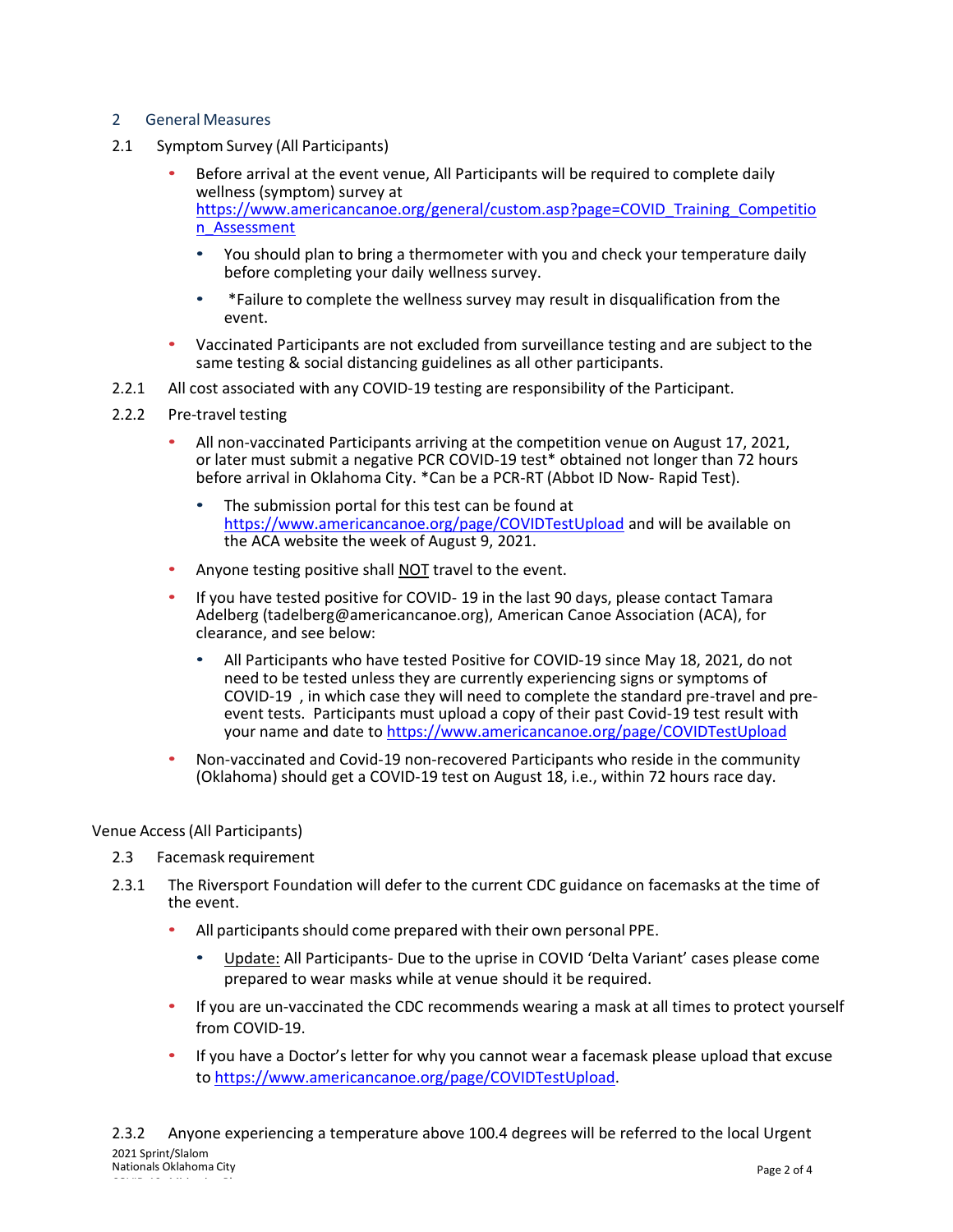Care facility and may need a negative, rapid COVID-19 test to be allowed on the venue.

- 2.3.3 If a participant receives a positive Covid test result they may have 2 different consecutive Covid tests (at their own expense). If 2 of the 3 test are negative they will be allow to continue to the venue and racing. If 2 test are positive the participant will be quarantined and contact traced.
- 2.3.4 If a participant receives a positive Covid test and decides to not have additional testing then the positive test stands and that participant will be quarantined and contact traced.
- 2.4 Hand sanitizing
- 2.4.1 Hand sanitizers will be located at entrances to athlete zones and throughout the venue. It is required to use them upon entering or exiting a bathroom, building, or touching surface someone else may have touched.
- 2.5 Distancing
- 2.5.1 It is essential to maintain physical/social distance from other people. Please always keep a minimum of six (6) feet of physical/social distance.
- 2.5.2 While in the athlete zone please be cautious to social distance, clean hands and not share water bottles.
- 2.6 Acknowledgment and Reporting of symptoms (All Participants)
- 2.6.1 Should any Participant experience COVID-19 related symptoms, they shall contact the Tamara Adelberg at 404-353-8083 as soon as possible. Event medical staff will evaluate the participant and determine appropriate next steps for treatment. Based on the participant's evaluation, the event medical staff will decide whether the Participant will be excluded from the competition. Failure to report symptoms will result in exclusion from the event may result in other disciplinary actions.
- 2.7 Asymptomatic (All Participants)
- 2.7.1 Should any Participant develop signs orsymptoms of COVID-19, they shall not attend training, competition, or travel to the venue.
- 2.7.2 Anyone participating in the event while developing any of these signs or symptoms shall notify Tamara Adelberg or a Riversport staff member immediately. They will make arrangements to have the Participant evaluated by the event medical staff.
	- Signs and symptoms of COVID-19 include:
		- Fever, cough, shortness of breath, fatigue, muscle or body aches, congestion, runny nose, loss of taste or smell, headache, diarrhea, sore throat, nausea, and vomiting.
	- Please refer to the CDC guidance on symptoms.
	- Symptomatic participants will be evaluated by the Nationals COVID Officer and may be required to provide a negative PCR COVID-19 test before being allowed to participate.
	- Symptomatic participants experiencing a temperature above 100.4 degrees will be referred to the local Urgent Care facility and may be required to provide a negative PCR COVID-19 testbefore being allowed to participate.
- 2.2 Isolation of sick (All Participants)
	- Any participant who becomes ill while in the venue will be asked to isolate in the medical area until the event medical staff can evaluate him/her.
	- Upon evaluation, the Participant may need a COVID-19 test.
	- If the COVID-19 test is positive, the participant will need to isolate and follow all applicable local and state guidelines.
	- The person who tests positive will be asked to assist with contact tracing.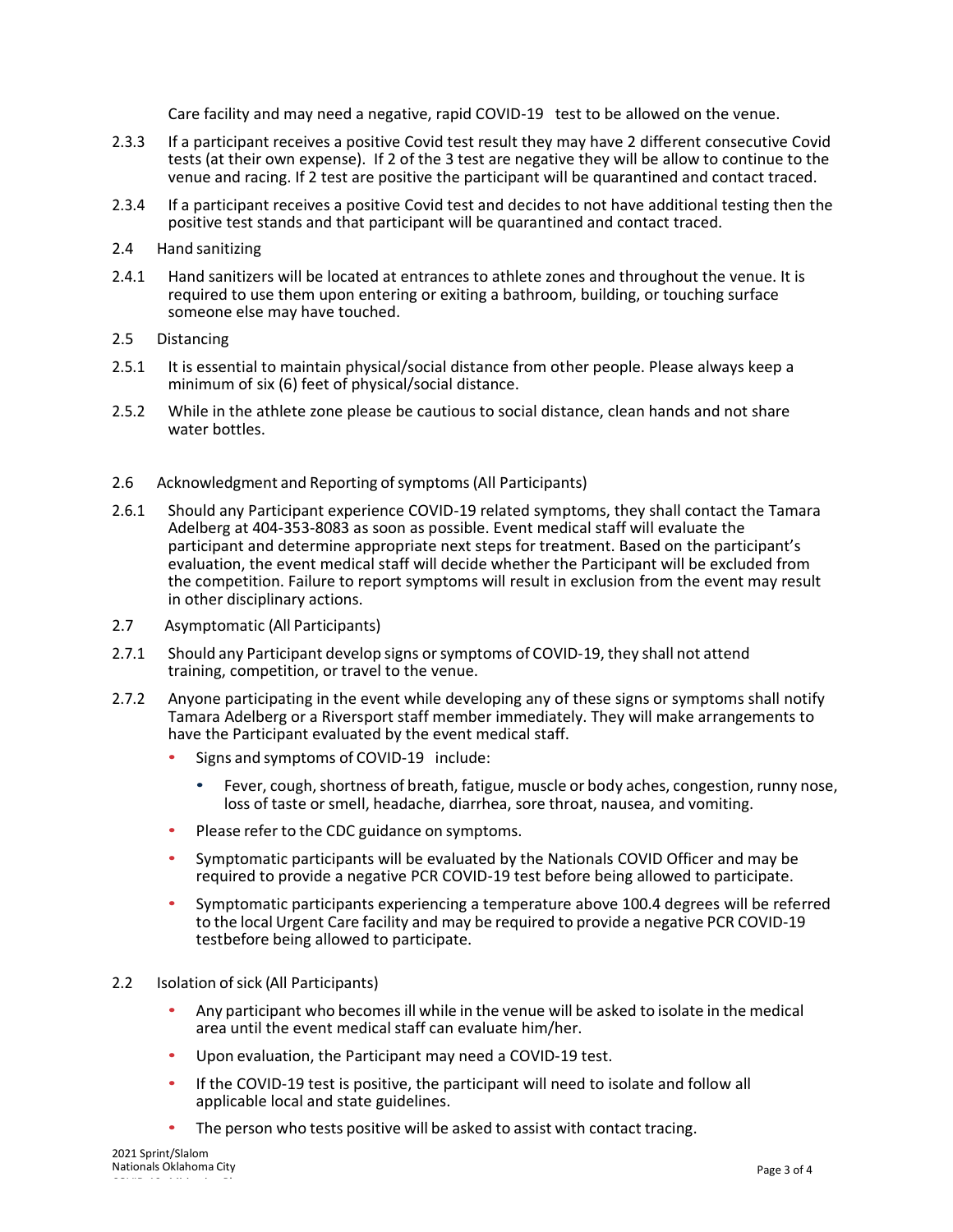- 2.3 Contact Tracing
	- Any participant who had close, sustained contact with individual testing positive for Covid-19 will be required to follow state and local guidance on quarantine procedures.
	- The CDC currently defines Close Contact as:
		- "Someone who was within 6 feet of an infected person for a cumulative total of 15 minutes or more over 24 hours starting from 2 days before illness onset (or, for asymptomatic patients, two days before test specimen collection) until the time the patient is isolated."
		- Close Contact Participants will be excluded from continued participation in the event, with the following exception:
			- Any Participant identified through contact tracing as a high-risk contact who remains symptom-free and has completed COVID-19 vaccination or tested positive for COVID- 19 within 90 days of that exposure and can produce the relevant negative test result will be allowed to continue in the event.

### 2.4 Spectators

- Spectators will be allowed on the regatta venue; however, they will be restricted from Athlete Zones. Signage will be posted encouraging social distancing for all spectators on that side of the venue.
	- It is the responsibility of the athlete to stay within the Athlete Zone away from Spectators.
- 2.5 Testing and Tracing Specific Dispute Resolution
	- Disputes arising from contact tracing and test findings will be heard by the COVID-19 Dispute Resolution Committee.
- 3 Bathrooms/Porta Johns
	- Toilets will be cleaned and disinfected on a schedule throughout the day.
		- There will be athlete only toilets available
	- Hand sanitizer will be positioned adjacent to toilets and must be used before and following toilet use.
- 3.1 Other Notes (All Participants):
	- The Participants are responsible for providing his/her PPE. Please bring extras. If needed due to lost, damaged, or poorly fitting PPE, some may be offered on-site.
	- Athlete eating and drinking-related to sports performance is permitted. However, it is recommended that extra measures are taken when removing masks (if required) to ensure sufficient social distancing from other participants. We recommend 12 feet (2x 6 feet) distance while eating or removing covers to drink.
- 3.1 Timing:
	- The timing team will sanitize any contactable timing devices between uses by differing team members.
- 3.2 Media / Announcers/ Broadcast crew
	- Only accredited media will be allowed at the venue.
	- Media will take part in the wellness (symptom) checks and temperature checks on their participation days.
	- Interview zones will be set up with appropriate social distancing. Face masks will not be worn unless recommended by the CDC at the time of competition.